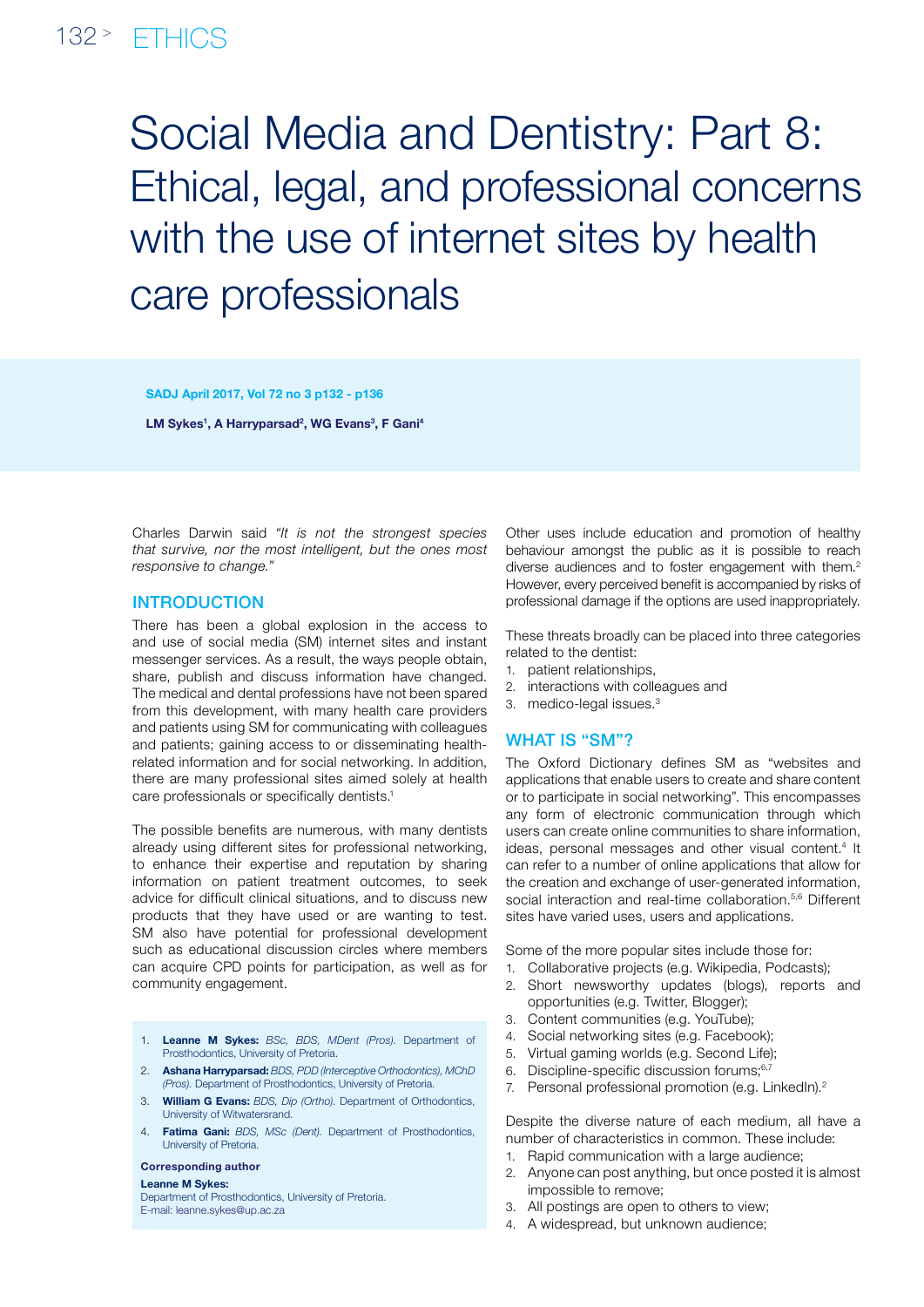# www.sada.co.za / SADJ Vol 72 No. 3 ethic set of the set of the set of the set of the set of  $FTHICS \leq 133$

5. Electronic data can be manipulated, altered and shared without the knowledge of the original author.<sup>6</sup>

These features carry many ethical, legal and professional challenges.

#### Benefits and uses for SM in medicine and dentistry

Increased use of SM by health professionals is considered acceptable if it serves "good" rather than "evil" purposes.<sup>8</sup> This includes adhering to the principles of beneficence, non-maleficence and confidentiality,<sup>9</sup> and promotion of the profession in line with the rules and regulations of the HPCSA. The link between patients and practitioners can be mutually beneficial as it allows for the provision of much needed information to a wide range of patients regarding development of new technologies, medications and therapies, conveys education about patients' rights in the health care settings, and enables the dissemination of public health care messages.<sup>8</sup> At the same time patients can alert the profession about public health issues and concerns they may have experienced or witnessed.10

SM has changed the way knowledge is spread, allowing anyone with Internet access the opportunity to access information as well as to participate in collaborative sharing of ideas.<sup>6</sup>

Mann *et al* list three key features that make SM effective in knowledge translation, namely: personalization, presentation and participation.<sup>6</sup> The personal tailoring of content allows users to share and to access information that is of value to themselves. Presentation and participation refer to the many different ways in which the material can be displayed such as written text, illustrations, real-life photographs, video inserts, or interactive platforms. The collaborative nature of the communication can stimulate meaningful discussions and debates and could potentially generate a wealth of new ideas. "Groups are remarkably intelligent, and often smarter than the smartest people in them''.11

In medicine, SM has the potential to be a valuable educational tool that will not only increase knowledge, but may also help close the gaps between theory and clinical practice.<sup>6</sup> In addition it may prompt the development of innovative toots for teaching and learning that will be able to reach a far wider target audience than traditional lectures and clinical training. Certain virtual programmes can even provide a form of "hands-on" experience. Another way in which it can be used for educational purposes is by showing difficult cases, including those with errors and failures, and explaining the procedure and pitfalls in detail. This may prevent others from making the same mistakes and could stimulate productive debates that may lead to alternative solutions.6

It allows for free communication between colleagues, which enables the transfer of knowledge and skills and facilitates discussions, queries and debates. These platforms also have potential for professional development by building and cultivating professional networks. Indeed, the options in the South African context are immense as it can form part of professional guidance to students, clinicians or staff in remote areas.

Some sites allow practitioners to have personal communications with their own patients, or to offer general advice to an open population group. These options allow SM to be used to build up a rapport with patients before they present for their initial examination as well as between visits,<sup>5</sup> or to disseminate public health information rapidly and widely, especially in times of crisis.<sup>6</sup>

It can also play a major role in community health where SM can provide increased social support to patients through internet-based communication networks, enabling a wider reach of communications related to health promotion topics. Specifically in dentistry, SM has been used to educate the public on oral cancer, the links between oral and systemic health, the impact of smoking on periodontal conditions, and even to the provision of specific individual advice, through user-generated applications.5,12 At the same time one must be cautious not to make ominous declarations about health concerns or treatment. This form of fear-mongering is unethical as it may prompt patients to seek new tests or procedures, or make unwarranted health related decisions purely because they feel under duress.<sup>13</sup>

SM may also provide recruitment sites for participants in health research.5 Advertisements can be drafted that describe the exact profiles and demographics of the desired candidates, and may be an efficient and cost effective recruitment method.5 There are obvious concerns about confidentiality, anonymity, full disclosure of study risks, and offers and incentives which may entice vulnerable or disadvantaged participants. Investigators will have to develop methods to address such issues.

There are also a realm of websites for personal and social interactions (Facebook, Blogs, You tube) as well as those specifically aimed at professional career development (Googl+, LinkedIn, Tumblr, Twitter, WordPress). These will not be discussed further in this paper.7

## "On-line" Dangers

Posting on SM is free to anyone with internet access, with comments having an immediate and widespread reach.6 This open sharing, transparency and informality is in almost direct contrast to medicine which values privacy, confidentiality, one-on-one interactions and formal conduct.5 Questions may be raised of informed consent, public/private boundaries, professionalism, medical ethics and conflicts of interest.<sup>5</sup> In addition, there is potential for dissemination of misinformation, as SM sites have no control of what is posted (as opposed to journals which undergo a strict peer-review process before anything is published.<sup>6</sup> False information or ill-considered advice can mislead others, who may accept and apply the recommendations, possibly resulting in dire consequences. Unprofessional postings can create negative publicity, and affect the public's trust in the entire profession,<sup>12</sup> and introduces concerns about accountability, liability and litigation.5 Any practitioner who publicizes professional medical opinions or advice should be sufficiently confident of their own convictions that they identify themselves, as well as their status as a doctor.<sup>14</sup> While open access may increase the efficiency of health care education by reaching large audiences, there is also the risk that this may include more or different people than intended.12 There are real risks of "self-diagnosis and treatment" by patients who substitute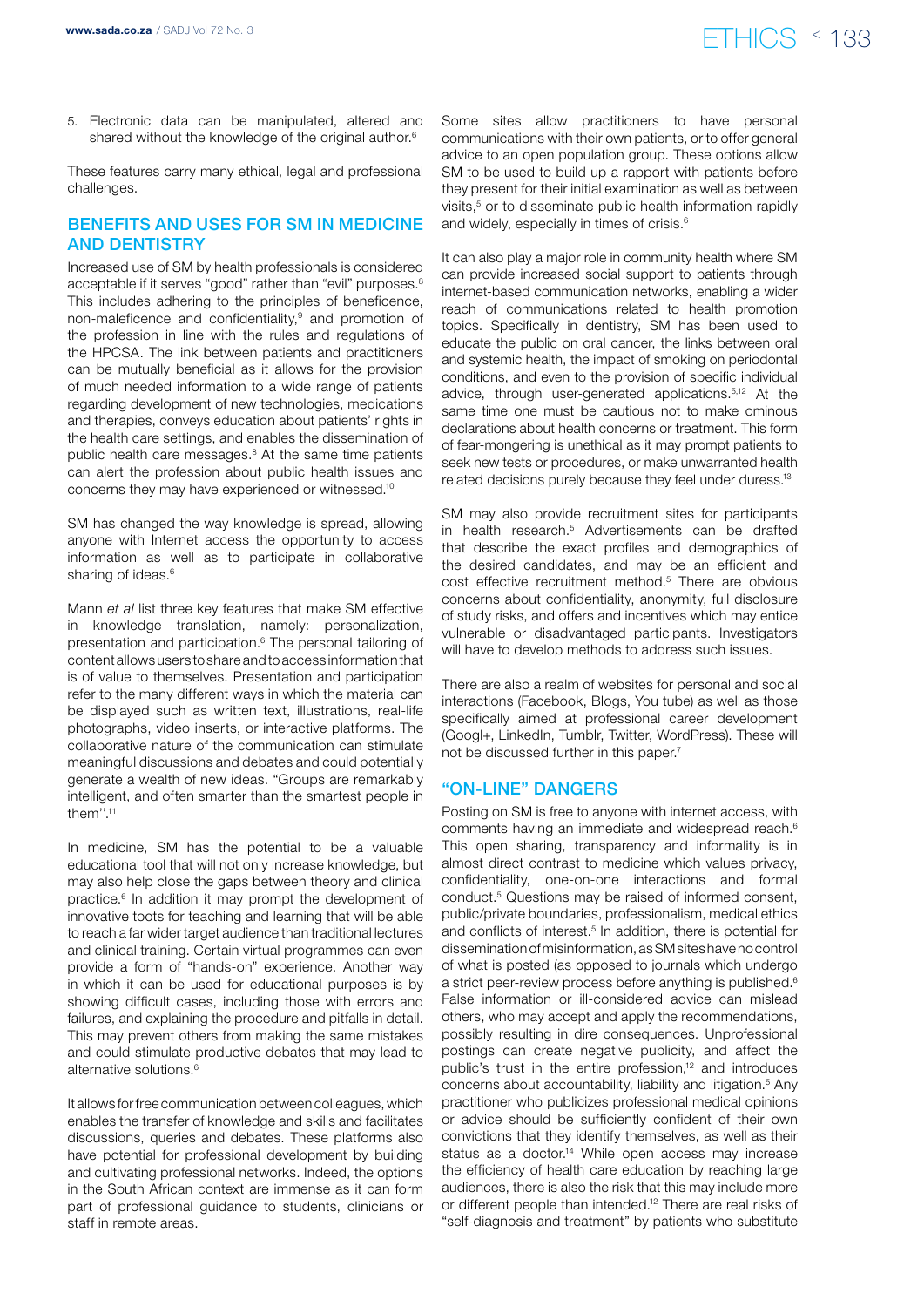online information and advice in place of personal visits to a recognized health care professional. This could have harmful and dangerous results.<sup>6</sup> In addition, they may interpret information in a way other than was intended.<sup>12</sup> Thus before posting on SM, the content should be scrutinized in terms of appropriateness as well as who may have access to that information. Note too that posting on some sites (e.g. Wikipedia) can be edited by others who may add disagreeable new data which becomes immediately visible to viewers. There are no clear guidelines on how this can and should be handled in order to protect the image and reputation of the original author.<sup>12</sup>

A main concern in the health care sector is that of patient privacy, anonymity, confidentiality and consent. Posting inappropriate comments, identifiable patient photographs, or sensitive details about treatment can not only damage a practitioner's reputation, but could also lead to unwanted media attention or disciplinary action.14 Skype consultations are becoming a popular means of communication. The obvious advantages are improved access to health care, speed, convenience and cost. However there are also a number of disadvantages. A full clinical assessment is not possible and certain crucial warning signs about a patient's condition may be missed. This could leave the doctor vulnerable if it results in a mis-diagnosis or an adverse outcome. Arguments blaming equipment failure and Skype shortfalls cannot be used in defense of the errors, as practitioners remain personally responsible for their diagnoses regardless of what facilities were relied upon to aid them in the process. For this reason, the HPCSA does not advocate any initial consultation and diagnosis or the relaying of test results by any means other than a personal physical examination or consultation.10

Another hazard is the possible crossing of personal and professional lines when clinicians and patients have access to each other's personal profiles and postings.<sup>6</sup> Clinicians who use SM sites should ensure they have secure privacy settings. However, even these are not foolproof or absolute. Electronic messages are not protected, and even a username does not guarantee anonymity. They all carry a "digital footprint" that can be tracked, manipulated, copied, shared or misdirected without the sender's knowledge. Once information is digitized, the author relinquishes all control over it. It can live forever in the Internet, even if the posting is later deleted.14,15 A further risk is that of "perceived anonymity" which can lead to uninhibited content, where someone may say something that would not ordinarily be expressed in person.<sup>12</sup> A professional needs to remember that where he/she has been and what has been posted can impact on how others perceive him/her. Ill-advised remarks can jeopardize public and peer perceptions of ethics and professionalism.12

Some sites such as Twitter are "open platforms" which means that anyone can follow any person or organization. The danger of this are that it can generate a snowball effect where followers are able to follow other people's followers. In addition, anyone can access a person's profile and see who they themselves are following, and then draw conclusions about that persona based on this information.2

#### PATIENT CONFIDENTIALITY

Health care practitioners should respect patient as persons, and acknowledge their intrinsic worth, dignity

and sense of value. They must be cognisant that they are in a position of power over their patients due to their access to personal information and confidences revealed during communications with them.10 They should never abuse this privilege or erode the trust in the doctor-patient relationship by disclosing any patient information without the knowledge, understanding and consent of the patient.<sup>14</sup> This respect for privacy, dignity and confidentiality also applies to all online activities.

The General Dental Council Guidelines prohibit dentists from posting any information or comments about patients on social networking sites unless it is to describe anonymized cases for the purpose of discussing best practice. SM can be useful for sharing information for the benefit of your patients, for providing educational advice, and to seek guidance in specific circumstances.<sup>1</sup> In all instances, however, there must be no way the patient can be identified.<sup>1</sup>

To repeat, it is not permissible to share any patient information without written consent. Patients also need to know exactly where and how the information will be used, and who will have access to it. Each clinician should adopt a specific consent and assent document for patients to sign if they wish to share information on SM.

In the case of a minor; parental or guardian consent is required.16 Note, that guarantees of anonymity alone may not be enough to safeguard a patient's identity. The clinician must also be sure not to upload enough separate pieces of information that could allow someone else to piece together the data and identify the patient.<sup>1,5</sup> This is particularly relevant in small communities, where a patient's identity can be easily identified by a very small amount of shared information.15

Practitioners may also need to draw up a policy for their employees with regards to their use of both professional and private SM sites. The guidelines should "reflect the same values that they are expected to follow offline, such as trust, honesty and respect for others".17 They should also be cautioned regarding the following: to not post negative comments about the practice, the patients or other employees; not to use inflammatory or offensive speech; not to post content that may cast a negative image of the practice; to keep non-public financial and operational information confidential; never to share personal information about patients and to never discuss any of the practice's legal issues.17

#### Legal regulations pertaining to SM use by health care professionals

There is currently no law in South Africa governing SM specifically. The Bill of Rights of the South African Constitution (1996) and the more recent Protection of Personal Information ( POPI) Acts (2012) have attempted to address this in part.10 They have sections dedicated to equality, human dignity, freedom and personal dignity and privacy.10

There are many unanswered legal questions with regards to SM usage.

There is an urgent need to develop national guidelines on professionalism in the use of SM. These structures can be used: as a guide to support practitioners when giving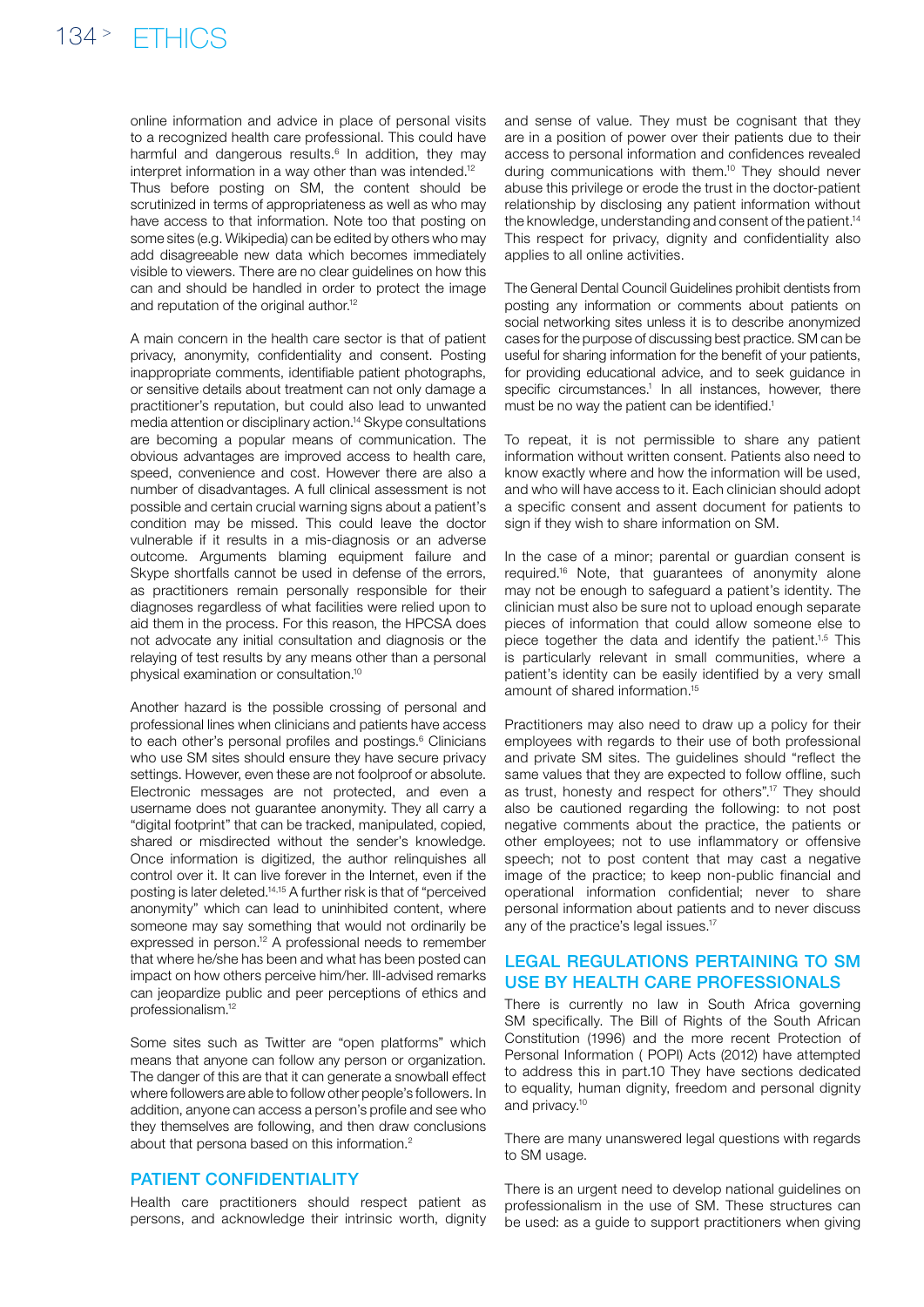# www.sada.co.za / SADJ Vol 72 No. 3  $ETHICS \le 135$

personal opinions; enable them to have an individual professional online presence; to foster collegiality and camaraderie within the profession; to provide opportunities to disseminate public health messages widely; and to protect both current and future professional SM users.12

SM should also not be used as means of spreading defamatory comments about products (or persons), nor as an avenue for advertising and promoting oneself or other medical amenities and procedures.13 This includes any form of touting which "draws attention to one's offers, guarantees, or material benefits that do not fall into the category of professional services yet are linked to the rendering of those services and are designed to entice the public to that practice".4 A recent example seen on Facebook was an Internet competition offering "free dental bleaching" to the winner.

It is also not permissible to state academic achievements or to insinuate superior knowledge on professional sites.4 There are no clear policies regarding advertising on the web, however it has always been the convention that those practicing "learned professions" such as medicine, dentistry and law should not advertise or market themselves and should uphold the value of their profession. Advertising has also been viewed as possibly misleading and likely to influence potential patients As such there should also be some legal channels available for alerting authorities to unprofessional postings by colleagues, especially if they have refused advice to remove these. They need to be made aware that their online content may not only negatively influence their reputation amongst patients and colleagues, but can undermine the trust of the public in the entire profession.<sup>12</sup>

Professional websites are allowed but criteria for what may and may not appear on these needs to conform to countryspecific specifications. Generally they should present the practitioner's name and qualification, scope of practice, DP registration number, name and geographic address of the practice, contact details including telephone, email and emergency numbers, billing policies, details of the complaints procedure as well as to provide the patient with contact information for relevant authorities (e.g. the HPCSA or Dental ombudsman) should they be dissatisfied with the care provided.<sup>3</sup>

## Ethical guidelines / E-professionalism

If medical practitioners are making use of SM for any form of professional activities they need to be aware of how to indemnify themselves and protect their patients. The following guidelines may help clinicians in SM etiquette towards patients:

- Professional standards do not change when communicating through SM rather than by traditional face to face correspondence or traditional media.<sup>1</sup>
- Your appearance in SM communicates information about your personality, values and priorities and can impact on your reputation. Many SM users are connected to overlapping networks making it almost impossible to separate personal and professional posts. Thus the impression you create can be based on all aspects of your SM profile such as photographs, comments you post, like or share, your circle of friends,

organizations you support, websites you visit and media that you follow.2

- Any post is immediately made public and cannot be retracted.<sup>1</sup> It can also be copied and re-distributed without your knowledge or approval. It may be viewed by anyone including patients and colleagues.
- Be professional at all times.<sup>10</sup> Remember that your online image and personal profile may reflect on your professional life.<sup>1</sup>
- All information posted must be credible and suitable for the target audience.<sup>4</sup>
- In all postings, restrict yourself to your level of expertise, training or subject of interest, and ensure the facts are scientifically correct and in accordance with the same standards of a peer-reviewed publication.4
- Take full responsibility for all information posted, and acknowledge colleagues or other cited sources.4
- If in doubt about the answer to an online query do not respond. Rather be honest and acknowledge your uncertainty, and if possible direct the patient to a more qualified source.4
- If you encounter inappropriate content by colleagues, approach them directly and discreetly and not in an open forum.4
- Comply with Internet and SM policies.<sup>1</sup>
- Don't post anything which could damage public confidence in you as a professional<sup>1</sup>, or that could bring yourself or the profession into disrepute.3,14 Remember that all postings are accessible. Dentists should not divulge personal information about themselves during consultations with patients on SM.15
- Maintain patient confidentiality and professional courtesy.1
- Keep appropriate boundaries and respect in all relationships with patients and other colleagues on SM.1,15
- Ensure that all actions are in the best interest and wellbeing of the patient.10
- Show respect for all patients at all times.<sup>10</sup>
- Ensure that the patients have given Informed Consent before using their details (this encompasses issues such as respect for human dignity, freedom and security).<sup>10</sup>
- Maintain patient privacy, confidentiality and anonymity. This will also foster their trust in you and the profession.10,15
- Allow for patient participation in their own health care.<sup>10</sup>
- Act with impartiality and justice. $10$
- Endeavour to promote access to health care for as many patients as possible.10
- Declare any potential conflicts of interest.<sup>10</sup>
- Limit access to personal SM accounts to family and friends and keep separate professional accounts for staff, patients and colleagues.10
- If a practice has a professional website, it should also have an SM policy covering issues such as privacy settings, patient confidentiality, establishment of boundaries, respect for colleagues and reputational behaviour guidelines.<sup>3</sup>
- Patients should also be given a copy of the practice's online policy so that boundaries are not crossed.8 At the same time the clinicians must endeavour to keep the doctor-patient relationship professional at all times.14